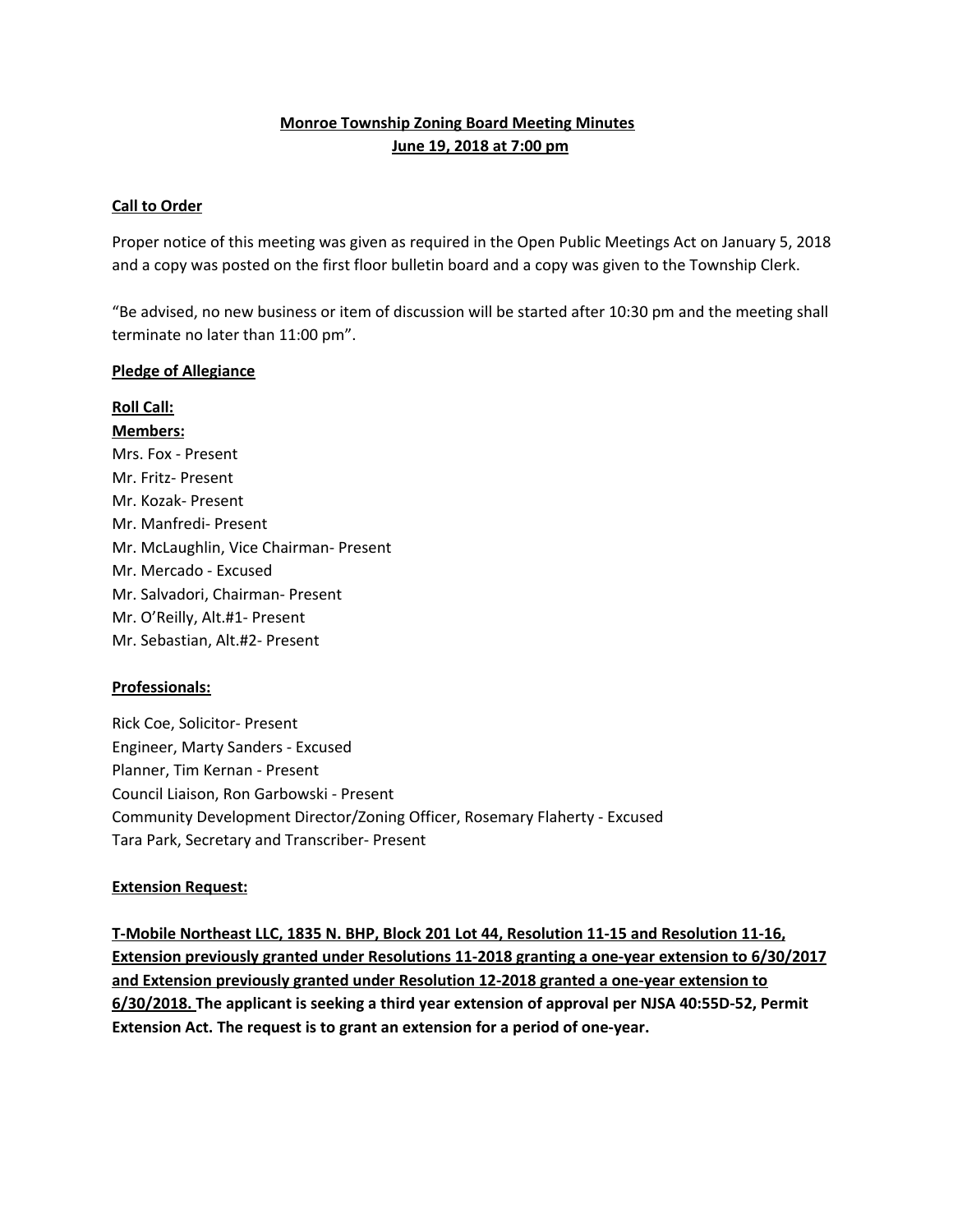## Eric Goldberg of Stark & Stark, Attorney for the Applicant, was present in front of the Board requesting *the extension and stated the reason it is needed is that they are uncertain about the Development still.*

Motion to open to the public: Mr. Kozak 2nd motion to open to the public: Mr. Fritz All in favor by voice vote. At this time anyone wishing to address the Board about this application is able to do so, and with no one wishing to speak from the public, Motion to close to the public: Mr. Kozak 2nd motion to close to the public: Mr. Fritz All in favor by voice vote.

Motion to approve the extension for one year: Mr. McLaughlin 2nd motion: Mr. Kozak **Roll Call:** Mrs. Fox - Yes Mr. Fritz- Yes Mr. Kozak- Yes Mr. Manfredi- Yes Mr. McLaughlin, Vice Chairman- Yes Mr. Salvadori, Chairman- Yes Mr. O'Reilly, Alt.#1- Abstain

## **Public Hearings:**

**Bruce Paparone, Application ZBA #05-2018, Density and Bulk Variance, Block 15301 Lots 1-16; Block 15303 Lots 31-36, 38 and 39, Block 15402 Lots 9-13, Cross keys Road:** The applicant is seeking a d5 variance approval for density, bulk and lot frontage, width, front, side and rear yard setbacks to construct a 292 Single family dwelling home subdivision.

*Mr. Damien DelDuca, Attorney for the Applicant, came before the Board and gave his synopsis of the request of the applicant, and the Background of the property, Smithfield Estates, including:*

- *● Mr. Paparone has been the contract owner for 17 years.*
- *● Planning Board Granted Major Subdivision in 2004 for 173 lots*
	- *○ Not Built due to change in times*
	- *○ Marketplace/ Economic Reality*
	- *○ Infrastructure costs - primarily Water & Sewer*
		- *■ 11,000 feet of water extension required*
		- *■ Hovnanian would extend 8,000 ft*
		- *■ New Pump Station would be constructed*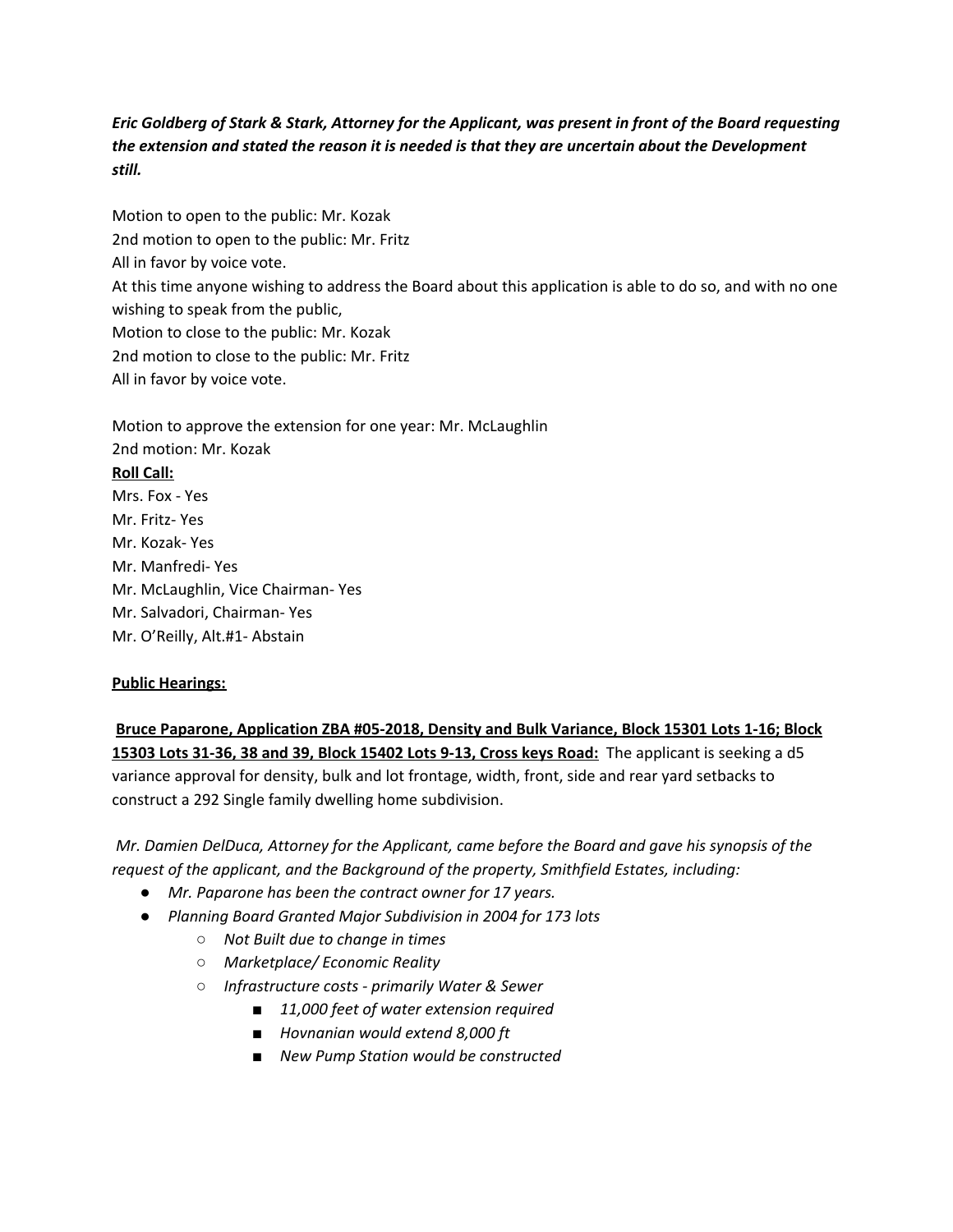Mr. DelDuca went over the newly presented plan, which showed  $\frac{1}{2}$  acre lots, small lot singles, and the *difference from the Original.*

- *● 40.71 acres of Open Space Previously and Now 80.33 Acres*
- *● 2,330 Linear Street Less*
- *● Each lot will back up to Open Space*
- *● Reduced Impervious Coverage on each lot*
	- *○ Noted that #9 on Page 5 on Maser Report ~ Applicant is requesting 55% as opposed to the current maximum 30% is on each lot.*

He also explained that they were in front of the Board for the Variance Relief, and if approved would *proceed as required.*

Solicitor, Mr. Coe, swore in all of the Witnesses for the Applicant testifying before the Board as well as *Mr. Kernan.*

#### *Professionals Report:*

Mr. Bruce Paparone, owner of Bruce Paparone, Inc. who has be in the New Home Building Industry for 35 years, his family has been in the business for over 60 years addressed the Board. He said that the *proposed Models at this location would be multiple models from 2100 square feet to 3300 square feet,* with possible one story home at 2100. He said that Lawn Maintenance is something they are looking at *including with the development HOA, and the development would include walking trails. He said similar developments have been completed or started in towns like Bordentown and Lumberton as well as some* of their competitors. Hoping that this will be attractive to those who are in interested in Growth in *surround and nearby towns like Glassboro, Washington Township and Mullica Hill.*

Mr. Fritz asked Mr. Paparone if he truly believes lots of this size are truly appealing to applicants, when they are buying houses of this size. Mr. Paparone said yes, which is why he is also looking at including *Lot Maintenance. Mr. Fritz expressed his concern on lot coverage and every buyer needing to apply for variance to improve property.*

*Mr. Kozak asked who is maintaining Open Space, and Mr. Paparone said that the center Open Space is maintained by HOA and the remainder would be more of a meadow.*

Mr. Sebastian asked if the original application was for 173 or if it was more and were approved less. This *information was not accessible at the moment. At the time, this would have be great market for Mr.* Paparone to sell but that is no longer the case. Mr. Sebastian said that is all until impervious coverage is *discussed.*

*Mr. Gary Civalier of 12 West Mantua Ave. Wenonah, NJ gave his qualifications to the Board and the* Board agreed that he is a qualified witness. He is President of Civalier Engineer and Planning since 1994. Mr. Civalier said that he was the Engineer that started this project in 2000. He went over the proposed *layout plan and noted the two entrances off Cross Keys Road. He again mentioned the amount of less* roadway being 2,330 linear street feet. He also said that the original plan had 29.5 acres of impervious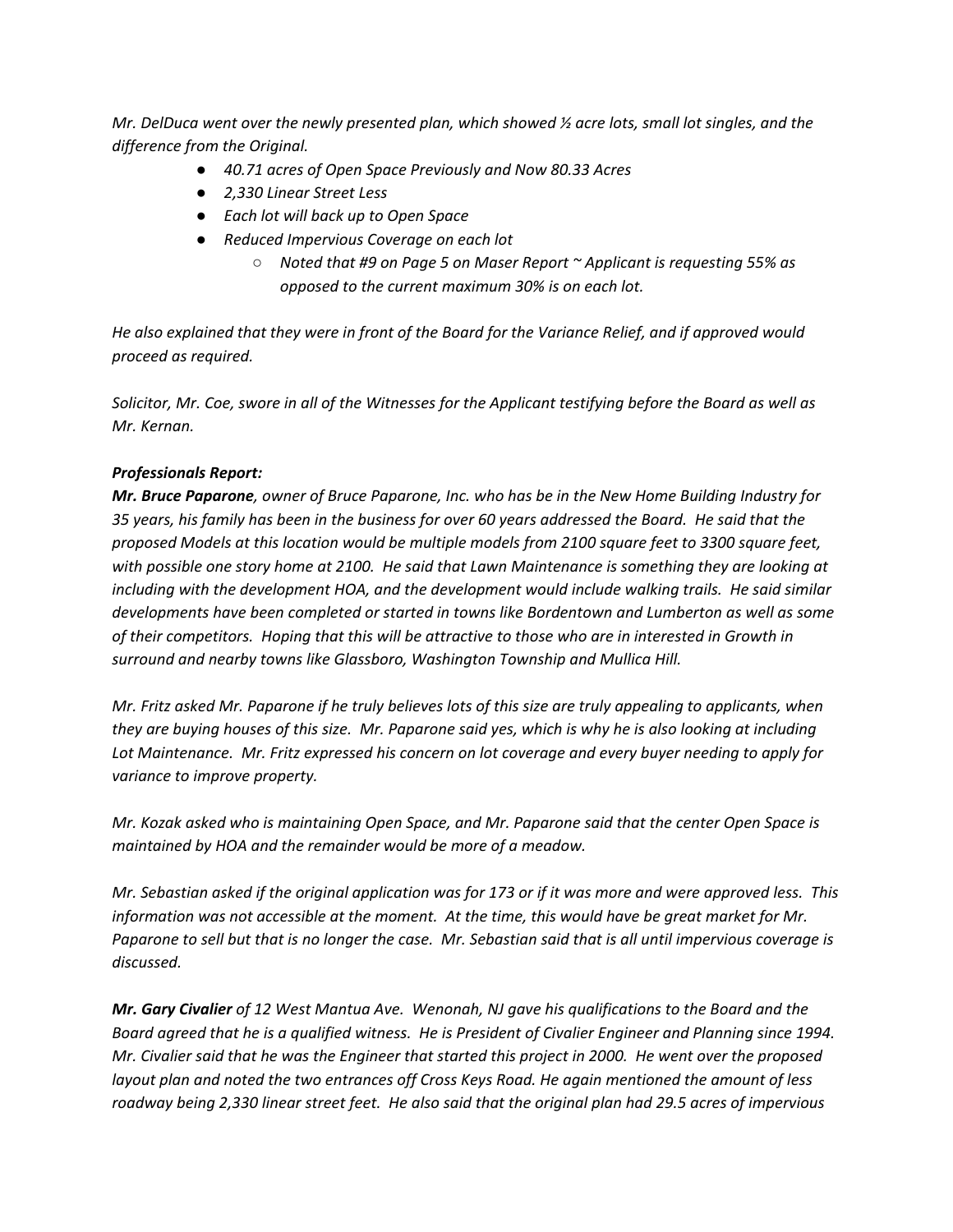*coverage and the new plan has 24.4 acres. Mr. DelDuca and Mr. Civalier stated all variances being requested, which are a direct result of the increased density. Mr. Civalier explained the Offsite Water* Exhibit to the Board, and Sewer. They mentioned that neighbors will be able to tie in to the utilities as well. Mr. Civalier spoke about the two access roads on Cross Keys Road, and the removal of access on 322 as well as the amount of roads being reduced and the impervious coverage being reduced as well as the impact to the neighbors reducing due to the buffer behind each lot. There would never be a crossing *of the Wetlands.*

*Mr. Fritz expressed his concern of access of emergency vehicles, and Mr. Kozak noted and Mr. Civalier agreed that there could be access for Emergency Vehicles at York and Orchard. Mr. DelDuca noted that this could also be agreed on during later approvals if proceeding from approvals at this meeting.*

*Mr. Kozak expressed his concern with snow removal and where there would go. Mr. Civalier noted empty* lots and cul de sacs. Mr. Kozak also noted that Meadows are not a favorable design in our town due to *rodents and overgrowth. Mr. DelDuca said that the Development needs to comply with RSIS and have that when they come back for subdivision approval. He also noted that naturalized areas they suggest* may need to be changed at a later time. Mr. Kozak also asked if Parking in permitted on both sides, and *Mr. Civalier agreed.*

*Mr. Sebastian asked about flooding/water issues in Rex Avenue area, and Mr. Civalier noted grading and drainage improvements to direct water to ponds. Mr. Sebastian also asked if the Ladder Truck will make* the curves, and Mr. Civalier said that they will comply with the RSIS and the diagram is at a small scale. *Mr. Sebastian asked about the Emergency Access easement and what it would be made of and Mr. Civalier said that it will either be monoslabs and Quarry blend with treatment on top, not asphalt.*

*Cecilia Schmidt of Taylor Weissman and Taylor of Mount Laurel noted she is a Landscape Architect* licensed in NJ and PA who has been practicing for 25 years, 19 of which as a licensed professional. The *Board agreed that her qualifications are acceptable. She went over exhibit A-6 to show the Landscape* Plan of the Development. She noted the original intention of a natural meadow state, but that can be changed. She noted the fitness trails, sidewalks on both sides of the street and in the center where the Open Space is. She stated that there will be tot lots for children who are toddlers to school age. She *noted that bike racks will be throughout the neighborhood, and that recreation will mainly be in the center including a middle school sized soccer fields. Solicitor Mr. Coe asked if these areas would be* maintained by the HOA and Mr. DelDuca agreed that it is. Naturalized areas along buffers are also being *presented to the Board on the new plan.*

Mr. Kozak asked if they are aware the tot lots are being done away with because the HOA's are not *maintaining them. Mr. Coe stated that the HOA would be responsible if approved to maintain the lots.*

**Jim Miller** - Presented his qualifications to the Board including practicing Planning for over 40 years, and *qualified by Boards in over 240 Municipalities. The Board approves of his qualifications as witness before the Board. Mr. Miller reiterated variance requests along with Case law examples for Boards to review* Bulk standards along with Use Variance, such as Price v. Himeji and Puleio v. North Brunswick. He said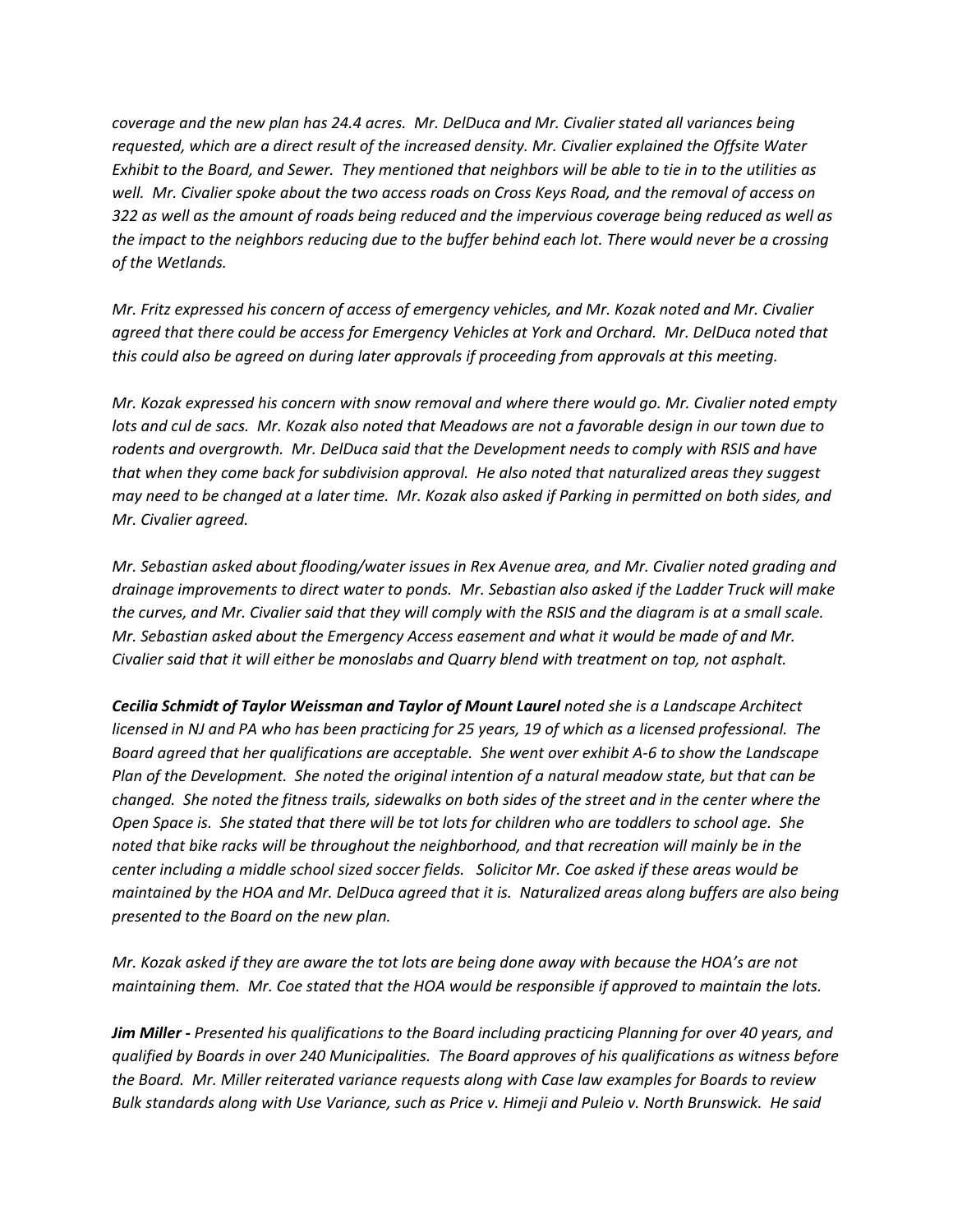that the plan satisfies positive criteria for the use and this would be for the reasons of Purpose A, C and E and G the Municipal Land Use Law. He states that the plan satisfies current case law with room to spare. He also believe that all Municipal Services will be able to be provided with plan provided. He went over *the specifics of the Development previously discussed as far as HOA, sizes, and recreational offerings, etc.* as a result of the increased density. Mr. Miller said that the County is confident that the roads will not be *impacted negatively by the traffic of the community. He noted that in terms of negative criteria he* noted that the increased density would not be a detriment to public welfare or impair the intent or purpose of the zoning plan. He also noted that the use is permitted, just a different format with a higher *density. He also stated that the development is self contained with a buffer, and has more than adequate infrastructure capabilities.*

Mr. DelDuca asked Mr. Miller what is the purpose of density restriction and he said that it is for density *controls. They noted that this site can handle the density increase proposed. Mr. Miller noted that there are developments with similar if not more dense developments including 6 and 7 lots to an acre in* Camden County. Mr. DelDuca asked if the Open Space is usually this size when the density is increased, *and Mr. Miller noted that this is not usually the case. The members had no questions.*

Solicitor Mr. Coe noted that there was no mention of traffic and fiscal impact, and Mr. DelDuca stated *that Mr. Goodwin and Mr. CIvalier can both provide testimony, and the Board agreed that they would* like to hear it. Mr. Coe also asked about the HOA and what exactly will they be responsible for, and what *will they restrict the residents to do on their lots.*

*Mr. Sebastian asked if the Streets will be dedicated and Mr. Coe said that they will be.*

*Jeff Goodwin, Land Development Manager, was sworn in by Mr. Coe. Memorialized conversations with Ted Bandford (GCPB Secretary and Chairman of County Land Development Review Committee) and Dave Lubelski (Assistant County Engineer) who first said that a traffic report will be needed assuming the* Board grants the approval. Cross Keys Road and Fries Mill Road will continue to be an improvement with *intended bike path. He also noted that they said that there could be improvements made to the intersection at 322 and Fries Mill Road. They also stated that there was no intended improvements at Cross Keys Road and Pitman Downer Rd.*

Mr. Coe asked if there was a formal traffic study and Mr. Goodwin said that there was not, they felt it *was too premature.*

Mr. Kozak asked if it would still be just a stop sign exiting the development, and Mr. Goodwin said that is *correct.*

Mr. Goodwin said that the HOA encompasses all of the amenities that it will offer, and have talked to *their management company about HOA fees with the amenities and making sure that it will not be too* much for the buyers. He also noted that the plan is to target the Millennials to buy there. He also noted *a fiscal impact study will be submitted for subdivision if approved.*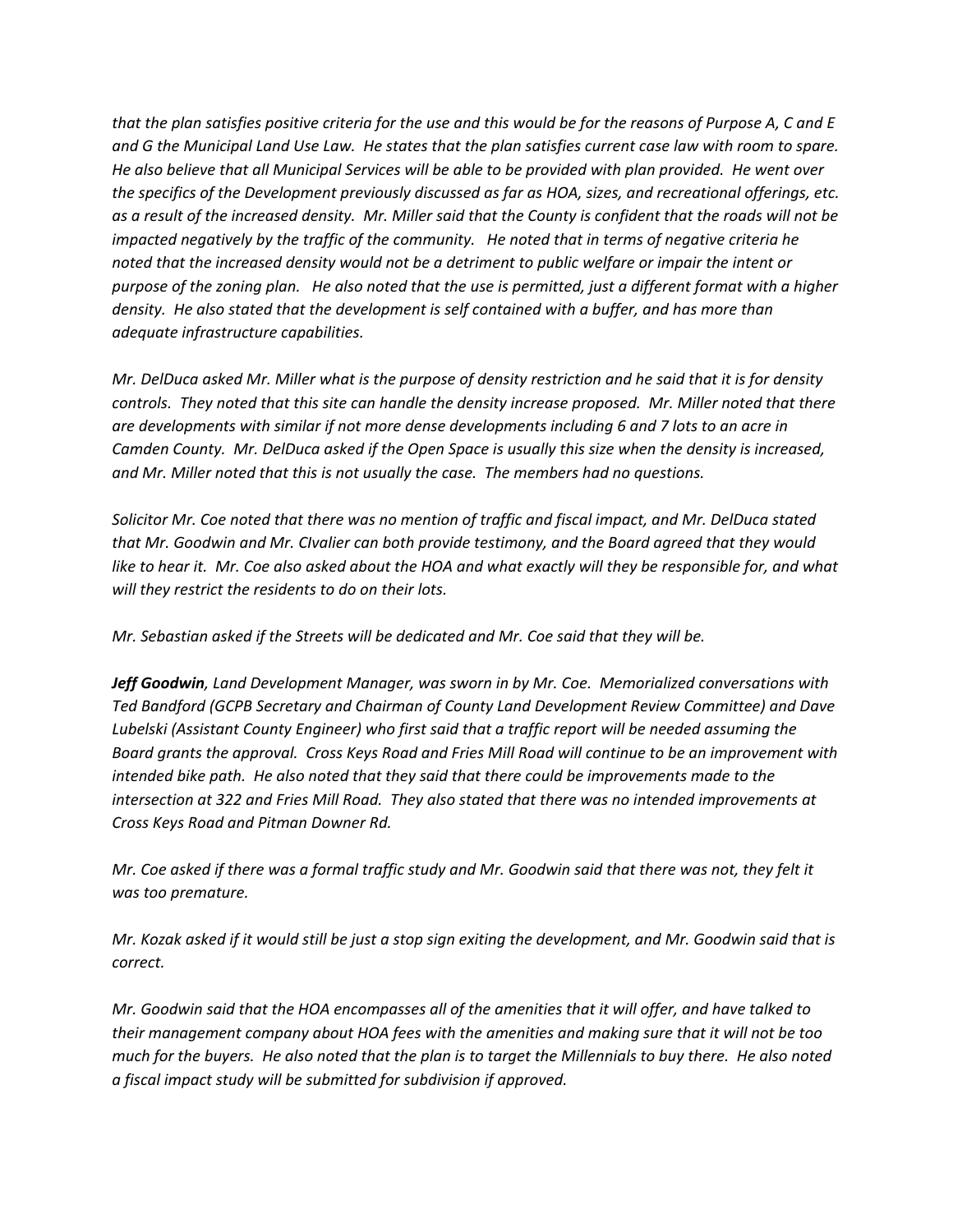Mr. Tim Kernan, Planner, went over Pam Pellegrini's report and gave Zoning History of the property to *the Board and noted that clustering would permit 183 units.*

*Mr. Kozak asked Mr. Kernan how this would benefit our Downtown area in Monroe Township, and Mr. Kernan talked about what Glassboro and Washington Township both offer in that area, which is where most of the shopping is with the exception of Cross Keys Road.*

### **Public Portion of the Application:**

Motion to open to the public: Mr. Fritz 2nd motion to open to the public: Mr. McLaughlin All in favor by voice vote.

At this time anyone wishing to address the Board about this application was able to do so.

**Joseph Coco of 1849 Orchard Drive was sworn in by Mr. Coe.** Mr. Coco mentioned a previous plan of a storm drain being connected to his pond down Orchard Drive. He expressed his concern in the Developers doing so with pollutants to his pond, as well water (flooding) issues that were previously experienced by neighbors. No members had any questions. The applicant stated that they are reducing impervious coverage and will comply with all Storm Water regulations. Mr. Civalier stated that the plan is to put Storm Water drains put along Orchard Dr and falling into his pond. Mr. Kozak expressed his concern with them being allowed to drain the water into the residents pond. Mr. Kernan said as long as that is the natural flow, that is permitted. Mr. Coco expressed his concern to have the Builder to have funds set aside in case there is contamination to his pond, and that there was piping put into his pond already without his permission by the Township.

**Larry Field of 1770 Rex Avenue, was sworn in by Mr. Coe.** Wanted to be on record that he is opposed to all proposals being presented at the meeting. He is not against progress, and has accepted the project that was approved. He noted that he lived on Orchard Drive and then Rex Avenue through the years, and loves the infrastructure in Monroe. Mr. Field also talks about the growth that he has seen through the years. Mr. Kozak asked if he will take advantage of water and sewer and he said if he has a choice and he said no.

**Roy Fennimore, 101 Shute Avenue was sworn in by Mr. Coe.** Mr. Fennimore gave his background within the Monroe Township School system, and voiced his concern with placement of kids that will be in this development, especially with the current situation within our school district and Holly Glen closed. The members had no questions.

**Charles Richard Homeyer, 1650 Glassboro Road was sworn in by Mr. Coe.** Mr. Homeyer asked if the 292 homes would have no restrictions on the lots, and Mr. Kernan said that they would have different restrictions than other lots. He asked if this would set a precedence and Mr. Kernan said not necessarily. Mr. Homeyer asked if there will be enough water in Monroe Township to supply the development since they are getting water from Glassboro, and he was told yes. Mr. Homeyer expressed his concern about the amount of vehicles coming out onto Cross-Keys Rd.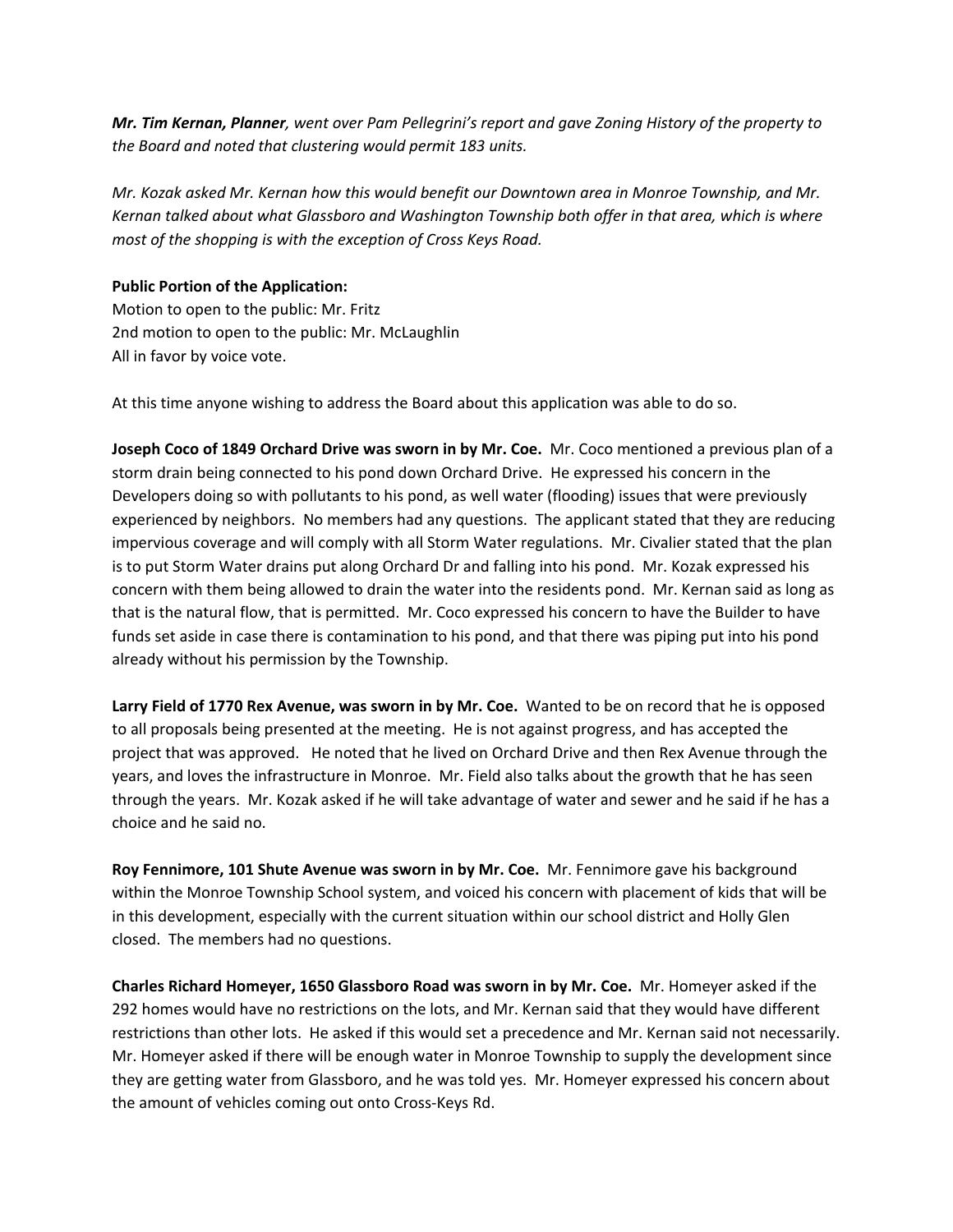**Joan Adams, Attorney for the Muth Family that neighbors the lot spoke to the Board.** She noted that there is a request for 109 more than the cluster option, and praised Mr. Kernan for giving the Zoning History of the project. Ms. Adams spoke about the process of obtaining a variance and the reason for obtaining one, and stating the economy, costs, market, increased patrons to Township businesses, etc are not reasons to grant a density variance. She noted that there will be no benefit to the public, and that it isn't a safety issue and that this development will increase all municipal services. Ms. Adams reiterated what Mr. Fritz stated about homeowners needing a variance in the future for all projects because they all, already have maximum lot coverage. She spoke briefly about the negative impact of this development, and that her clients what them to consider that if this shall be built, it would be a substantial detriment to the individuals who live there and the neighbors in the community and that the Board deny the application.

She also mentioned after the approvals of 2004, the owner deep soil rototilled the property and pulled the clay up and performed a "Deep Soil Destruction". At this time, Mr. Coe requested Mr. Muth speak as a witness about this situation.

Ms. Adams mentioned, in response to Mr. Sebastian saying the Board only votes on what they are permitted to, that if the Board does not find that the special reasons have been met to give a variance, and votes in favor of the variance just because it sounds like a good idea, it is considered improper zoning by the Board and would be overturned by the Court.

**Bob Muth of 51 East Woodland Avenue, Pitman, NJ was sworn in by Mr. Coe.** Mr. Muth gave his educational background at Cook College, Clemson University, University of Delaware majoring in and educating in Agriculture. Mr. Muth described pesticide testing and remediating of orchards to the Board Members. Dilution is the Solution to Pollution, is what he said was taught in college but which causes drainage issues. Mr. Muth said that he spoke to the Board about putting in Basins first, and that it was done backwards. No questions from the members.

**William Young of 1081 York Avenue was sworn in by Mr. Coe.** Mr. Young asked about changes to York and Orchard and Mr. DelDuca said that there is not any changes proposed.

**Charles Etschman of 1720 Rex Ave was sworn in by Mr. Coe.** Mr. Etschman said that he has lived at the property since 1975, and says that flooding is already a huge issues, and have asked the Smiths to do something with drainage but nothing has been done, except cut grass on the property. Mr. Kozak asked if he would take advantage of water and sewer and he said he would, but encourage storm drains.

**Tinara Wolfe of 1898 Pitman Downer Road was sworn in by Mr. Coe.** Ms. Wolfe asked about the traffic study and if the County said the intersection at Pitman Downer and Cross Keys Rd was at a level of significant impact at this point, and Mr. DelDuca said there has not been a formal study at this point.

**Mary Ellen Muth of 1492 Winslow Road was sworn in by Mr. Coe.** Ms. Muth requested clarification of the rear yard setback, and it was clarified by Mr. DelDuca at 25 ft. She stated her concern and that the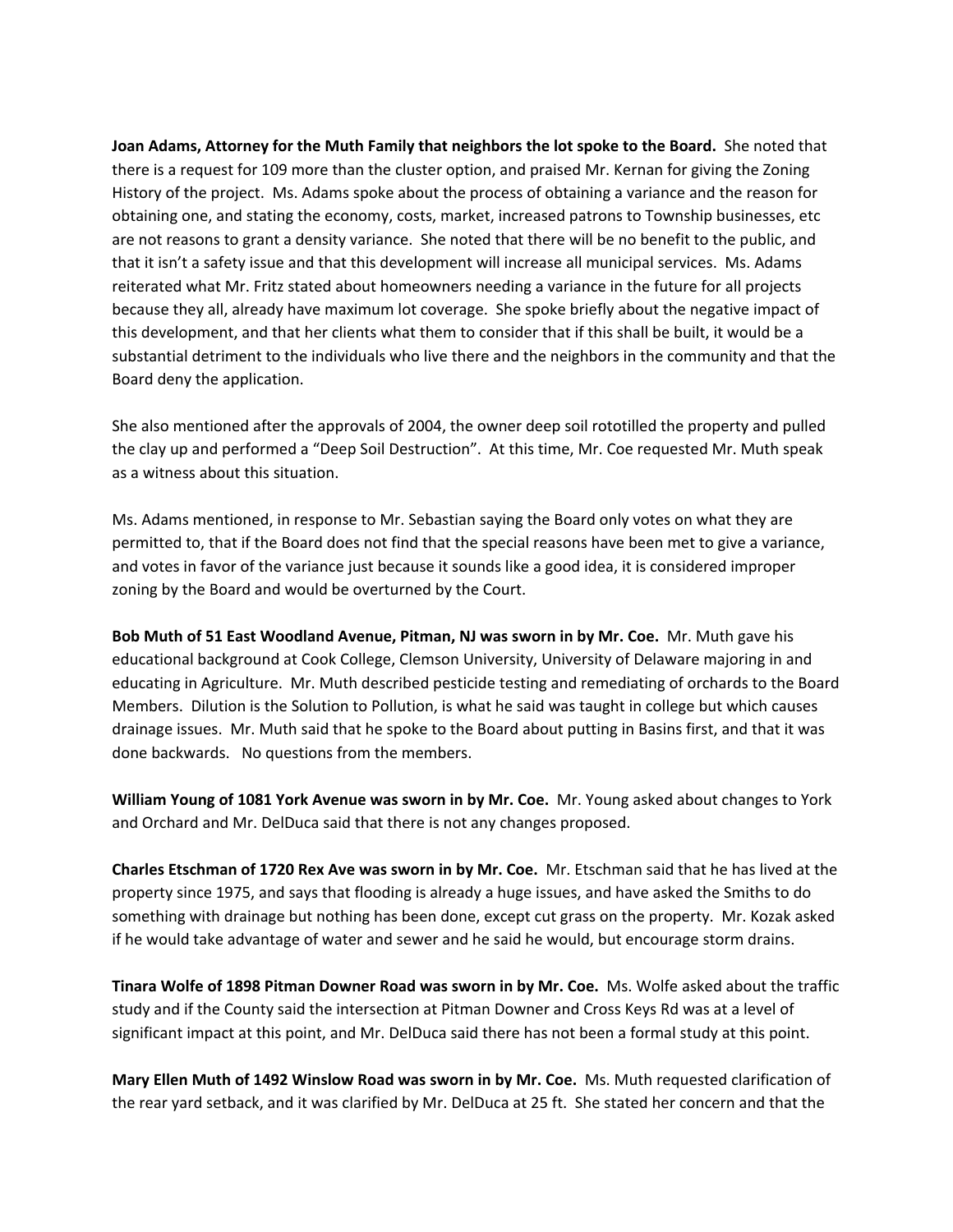residents will be pushing their sheds back on the properties into the open space, as this currently happens in her neighborhood.

She also spoke about her concern of the meadows in the Open Space, and requested the developer use Native Species for pollinators. She stated that she isn't opposed to the development because farmers need clients, but she is opposed to the meadow and the density.

**Joseph Abbatelli of 1875 Pitman Downer Road and also owner of vacant lot on Orchard was sworn in by Mr. Coe.** Mr. Abbatelli asked if water and sewer connection would be required, and he was told that unless they don't front the property he will not be required to connect. The Applicant showed Mr. Abbatelli where the proposed pumping station would be located.

**George Moore of 1907 Pitman Downer Road was sworn in by Mr. Coe.** Mr. Moore asked the Board how they can entertain the application, and voiced his frustration with the applicant and applicants and for the Board to put themselves in the neighbors shoes. Mr. Coe noted that the Applicant has the burden of proof and the Board will vote accordingly and everything that is said weighs heavy on them.

**Judy Field of 1770 Rex Avenue was sworn in by Mr. Coe.** Mrs. Field noted her concerns with traffic and that there will only be a stop sign, and the amount of accidents that already take place. She also asked about Rex Avenue being closed. Mr. DelDuca said that the approved plan does have Rex Avenue closed but the new plan does not.

Motion to close to the public: Mrs. Fox 2nd motion to close to the public: Mr. Fritz All in favor by voice vote.

## **Applicant's Attorney response:**

Mr. DelDuca asked if the applicants have justified or satisfied the requirements for approving the density variance:

- Mr. DelDuca claims that they satisfied the burden of the bulk variance, contrary to Ms. Adams testimony of a more stringent use variance.
- They showed how the accommodated the increase in density
- They showed that they reduced impervious coverage
- They showed that they increased the buffers
- They have to show that they will reduce the stormwater runoff

Mr. DelDuca said he has never seen an application like this in his 30 years practicing, and that the approved plan isn't as beneficial. He also stated that Market conditions is why it hasn't been built, not why they are asking for a variance. He also noted that the 55% of impervious coverage includes more than just the house. Mr. DelDuca said that the Master Plan envisions growth and that they are trying to help add roofs, and that the Board looks at if the site is appropriate to handle this density. Mr. DelDuca thanked the Board for their consideration.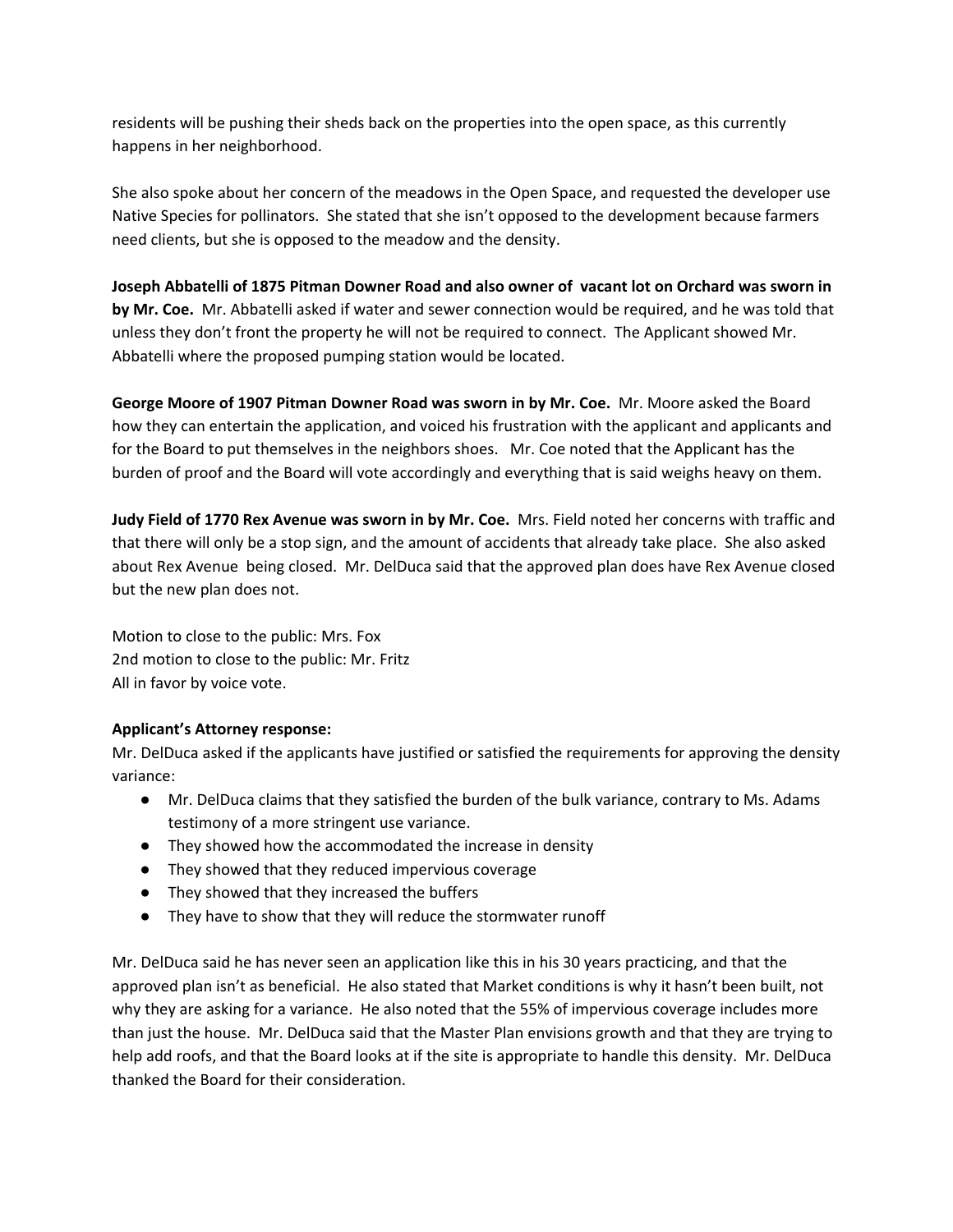Mr. Coe recapped for the Board Members what they would be voting on, and reiterated that the d5 Variance Standard is more relaxed than a Use Variance Standard, and what items they need to look at when making their decisions.

Positive Criteria:

- 1. Does it advance purposes of the Municipal Land Use Law?
- 2. Can the increased density be accommodated at the site?
- 3. Is the deviation justified?

Negative Criteria:

- 1. Is there substantial detriment to public welfare?
- 2. Is there substantial impairment of the zone plan and zone ordinance?

Mr. Coe reminded members to state whether the applicant sustained the burden of proof with the application when voting.

Motion to approve the application: Mr. McLaughlin

2nd motion: Mr. Kozak

#### **Roll Call:**

Mrs. Fox - No - for the reason that they didn't sustain the burden of proof, not consistent with the goals of master plan.

Mr. Fritz- No

Mr. Kozak- No -for the reason that they didn't sustain the burden of proof, not consistent with the goals of master plan.

Mr. Manfredi- No

Mr. McLaughlin, Vice Chairman- No - for the reason that they didn't sustain the burden of proof, not consistent with the goals of master plan.

Mr. Salvadori, Chairman- No - Too Many Issues

Mr. O'Reilly, Alt.#1- No

#### *At this time the d5 variance was denied.*

## **Memorialization of Resolution:**

#### **Resolution ZBA-21-2018, WSP-17-18 John and Patricia Lasch, 313 Lake Avenue, Block 1001 Lot 22.01:**

The applicant has been approved for a use variance to operate his business at this location and park commercial trucks. The condition of that use variance approval was to seek a site plan or site plan waiver approval. The applicant was approved for the site plan waiver.

Motion to approve the Resolution: Mr. Kozak 2nd motion: Mr. Manfredi **Roll Call:** Mrs. Fox - Yes Mr. Fritz- Yes